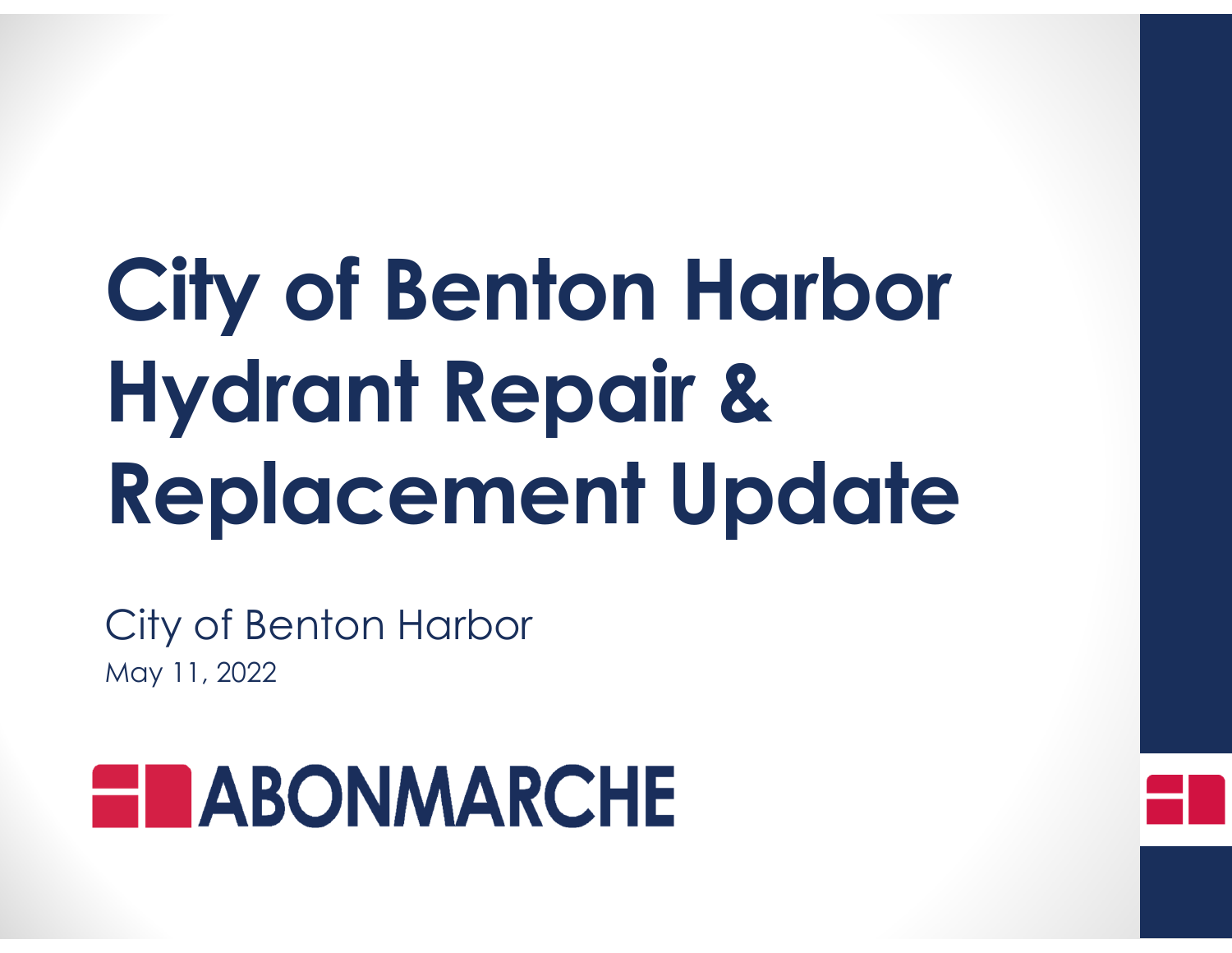### History of Water Main Projects (2006-2021)

- Over the past 15 years the City of Benton Harbor has completed water main distribution and hydrant replacement projects.
- Projects include:

| Year      | Project                                                                                        | <b>Hydrants</b> |
|-----------|------------------------------------------------------------------------------------------------|-----------------|
| 2006      | Brunson Hill (Brunson, High, and Lincoln)                                                      | 7               |
| 2009      | <b>Arts District</b>                                                                           | $\overline{7}$  |
| 2009      | Main Street (I-94 BL)                                                                          | 23              |
| 2010      | Washington, Packard, Heck Ct, Pavone, Belleview (DWSRF)                                        | 8               |
| 2011      | <b>Graham Avenue</b>                                                                           | 3               |
| 2011      | <b>Harbor Bluffs</b>                                                                           | 5               |
| 2015-2016 | Cherry, Summit, & Hydrant Replacements (FDCVT)                                                 | 14              |
| 2017      | McAllister Street (FDCVT)                                                                      |                 |
| 2018-2019 | Sherman Ct & Territorial (FDCVT)                                                               | 3               |
| 2020-2021 | Pipestone, Maple & Vineyard, Territorial & Highland, Stevens<br>Street (DWSRF) and Clay Street | 39              |
|           | 110                                                                                            |                 |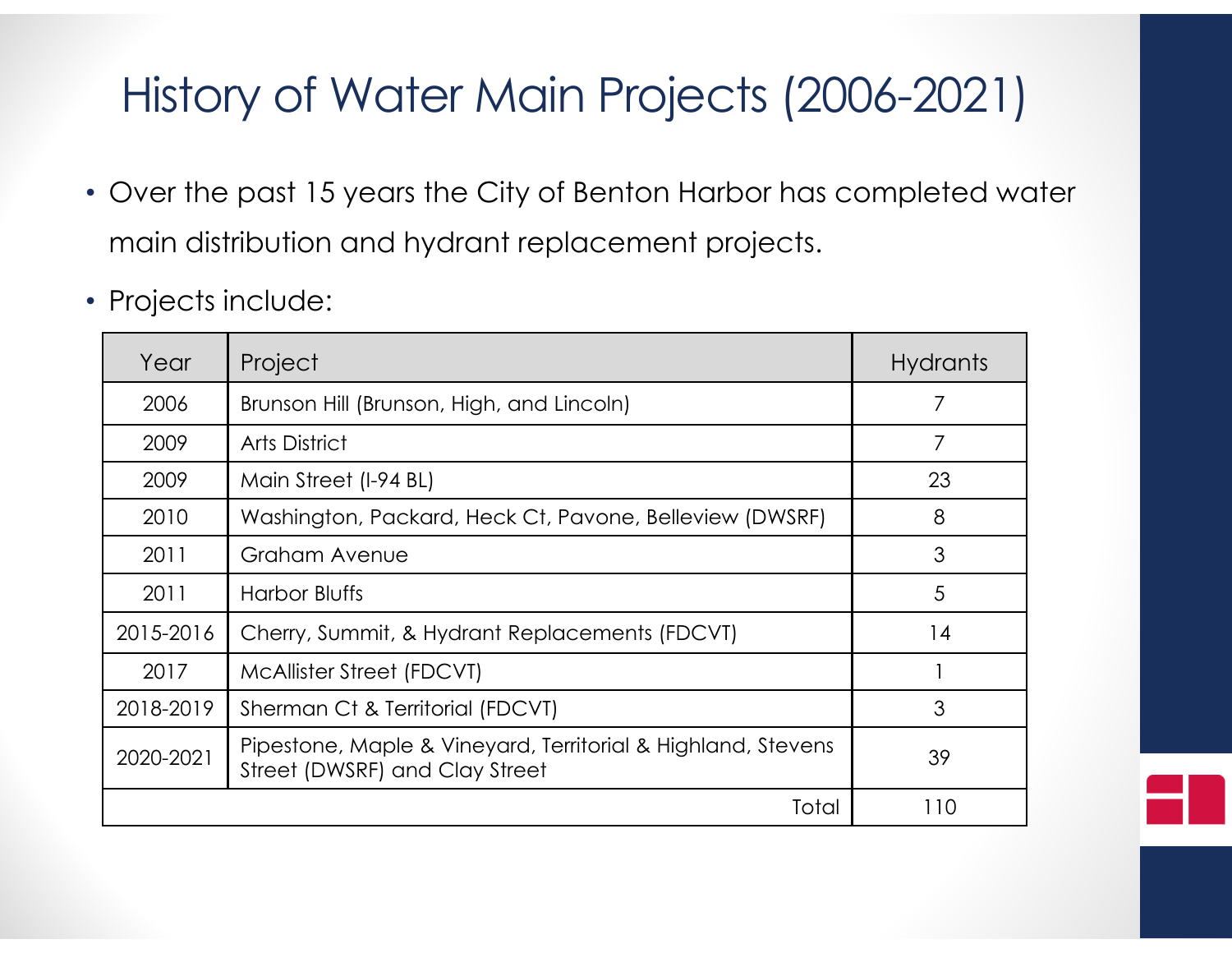## Recent Study Background

- In the spring of 2020, the City was working with WachsWater to complete inspections on all existing hydrants and valves in the distribution system.
- Many of the hydrants were installed at the same time as the older distribution system piping and lead services throughout the City.
- Citywide hydrant inspections by WachsWater found the following:

| <b>Total Number of Located Hydrants</b> |                       | 494 | 100% |
|-----------------------------------------|-----------------------|-----|------|
|                                         | In Service            | 436 | 88%  |
|                                         | <b>Out of Service</b> | 58  | 12%  |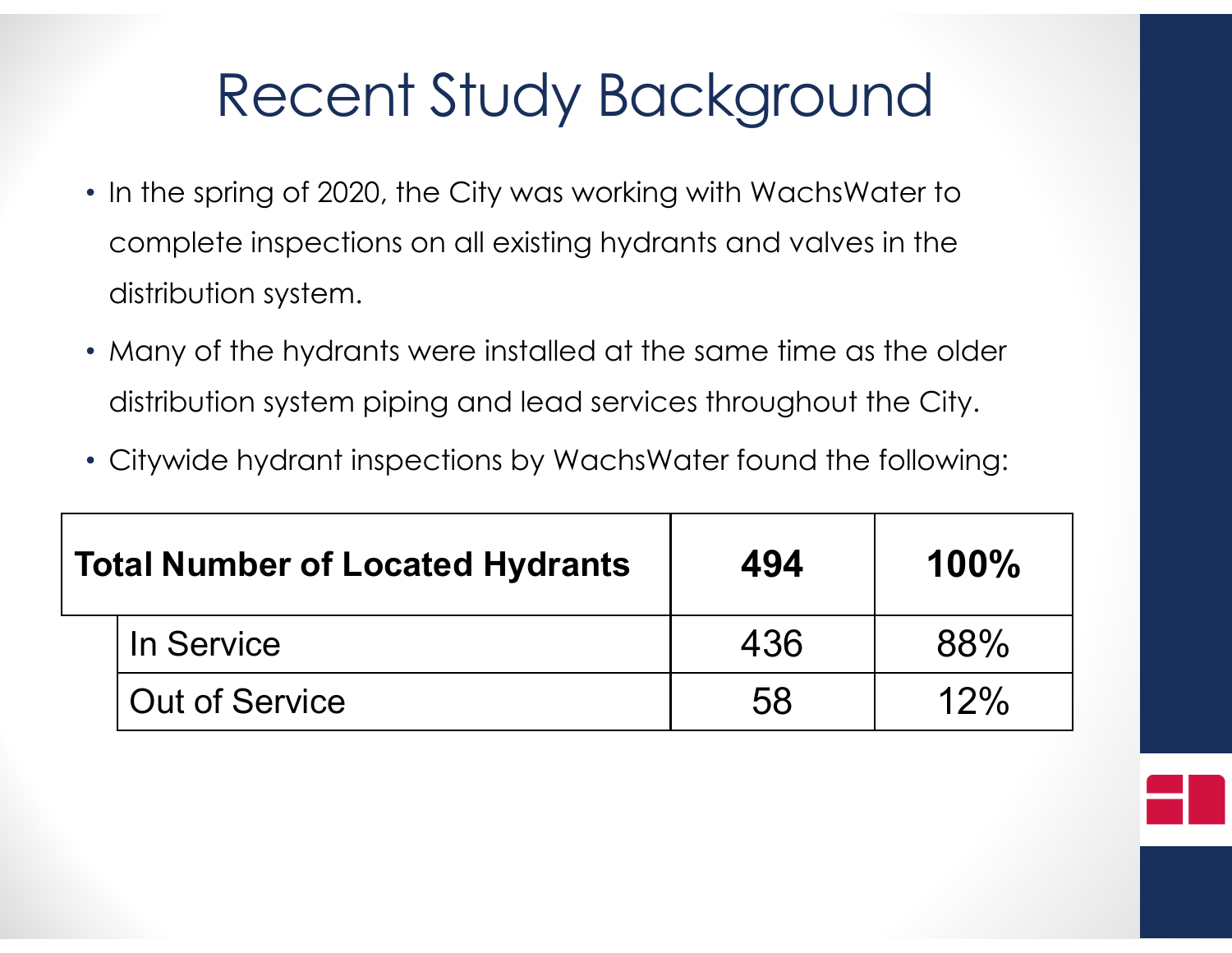# Hydrant Flow Testing (2020)

| <b>Number of Hydrants Flowed</b> |                   |     |     |
|----------------------------------|-------------------|-----|-----|
|                                  | Less than 500 GPM | 231 | 47% |
|                                  | $500 - 1000$ GPM  | 199 | 40% |
|                                  | Over 1000 GPM     | 64  | 13% |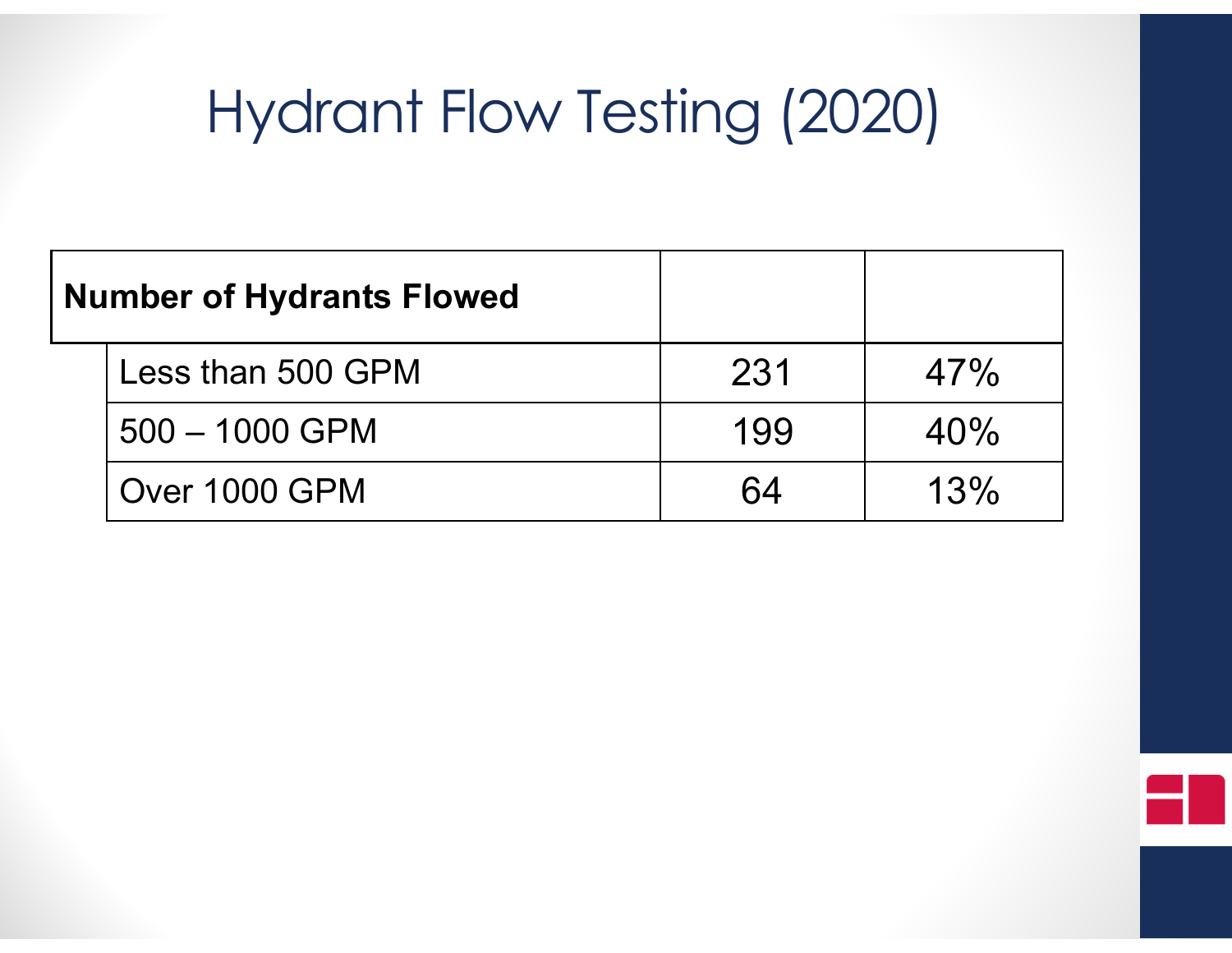## Initial Action Plan

#### • **Analyze the Data From WachsWater**

- o Work order reports were generated by WachsWater in conjunction with modeling data to determine the most optimal, systematic approach to improve hydrant performance and defects.
- o Proposed improvements after the WachsWater assessment focused on hydrant repairs and replacement in the short term, rather than water main reconstruction (long term).
- o Valve condition and repairs were reviewed at locations of hydrants with lower flow to determine if existing valving needed repairing or valves opened.

#### • **The Work Plan**

- o Identify Hydrant Replacement candidates on water mains with adequate valves
- o Perform surface repairs on Hydrants requiring minor surface defects (WachsWater)
- o Complete Valve Repairs on surface improvements (WachsWater)
- o Retest Hydrant Flows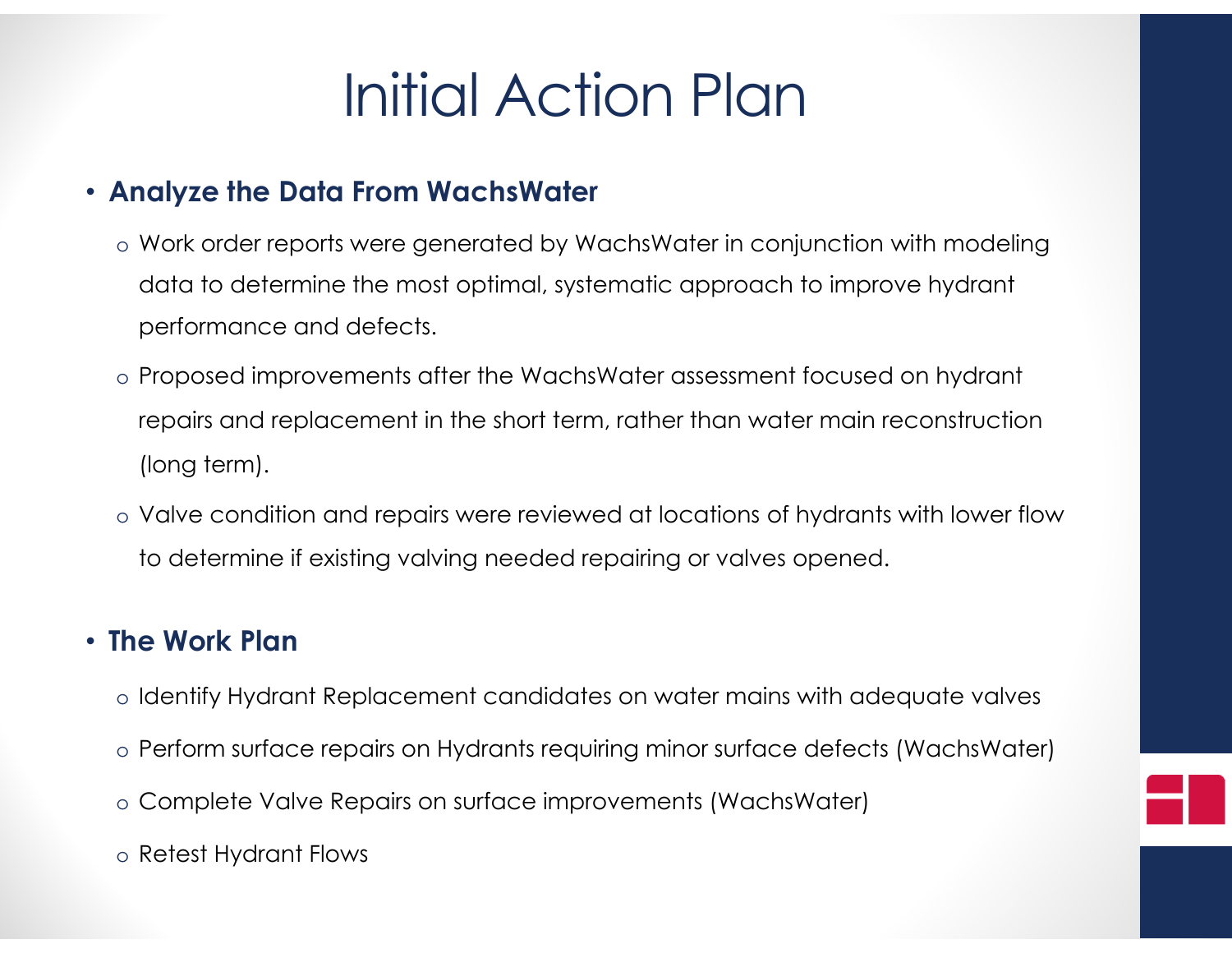#### • **2020 – 2021 Hydrants Scheduled for Replacement**

- o 15 Hydrants within the system replaced as part of a hydrant replacement project by Kalin Construction.
- o Additional hydrants scheduled for replacement could not be replaced without new valving and line stop installations requiring the City to secure additional funding.

#### • **2022 – 2023 Hydrants Scheduled for Repair**

- o The City received a FDCVT grant in 2021 to replace additional hydrants.
- o Hydrants to be replaced as part of the FDCVT grant will include new insertion valves and line stops to install the fire hydrant. Valve condition and configuration on distribution system needs addressing when replacing some of the City's hydrants.